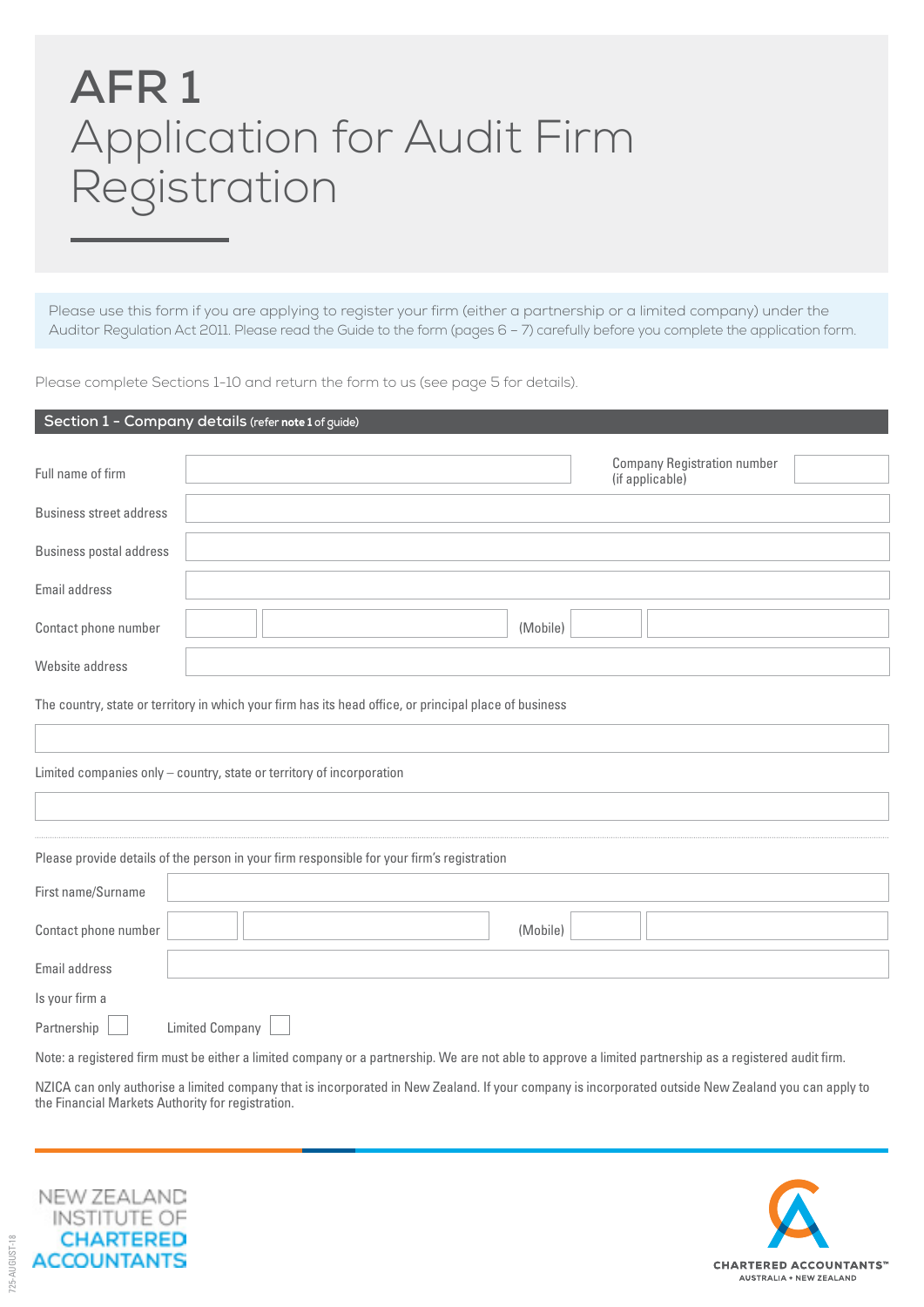Section 2 - Details of voting rights and directors/partners **Section 2 – Details of voting rights and directors/partners**

| į |                                         |
|---|-----------------------------------------|
|   |                                         |
|   |                                         |
|   | ٤                                       |
|   | Ş                                       |
|   | i                                       |
|   | Ė<br>ţ<br>١<br>7<br>j                   |
| I | Ĩ,<br>Ï                                 |
|   | ă                                       |
|   | š<br>j                                  |
|   | q<br>¢                                  |
|   | 1<br>¢                                  |
|   | ŕ<br>5<br>ŕ<br>J                        |
|   | his                                     |
|   |                                         |
|   | i<br>١                                  |
|   | ś<br>ì<br>¢<br>č,                       |
|   | ì<br>I                                  |
|   | ξŅ                                      |
|   | ja<br>į<br>١<br>Ş                       |
| l | ı<br>Í                                  |
|   | .<br>द                                  |
|   | ć                                       |
|   | q<br>ś<br><sup>2</sup>                  |
|   | ţ<br>ă<br>į,                            |
|   | ś<br>١<br>č                             |
|   | ĉ                                       |
|   | ξJ<br>١                                 |
|   | į<br>ă                                  |
|   | ನ                                       |
|   | ם נ                                     |
|   | ì<br>ť<br>2<br>$\overline{\phantom{a}}$ |
|   | ìη                                      |
|   | ξ,<br>١                                 |
|   | nies<br>١                               |
|   |                                         |
|   | pallog                                  |
|   | ¢                                       |
|   | č<br>ć                                  |
|   | ł<br>$\overline{5}$                     |
|   | pu                                      |
|   | ווזף                                    |
|   | ì                                       |
|   | ċ<br>аn                                 |
|   | Ń                                       |
|   | i                                       |
|   | I<br>١<br>¢                             |
|   | ¢                                       |
|   | I                                       |
|   | j<br>ĉ<br>١                             |
|   | į<br>١<br>i<br>ì<br>¢                   |
|   | S<br>١                                  |
|   | ă<br>₹<br>1                             |
|   | ÌÖl<br>¢                                |
|   | i<br>ġ                                  |
|   | math                                    |
|   | i<br>5<br>I                             |
|   | ntr                                     |
|   | pa<br>١                                 |
|   | Ξ<br>5<br>∍                             |
|   | ill.<br>١<br>5                          |
|   | ł<br>$\overline{a}$                     |
|   | ٣É<br>ś                                 |
|   | q<br>د                                  |
|   | ompleti                                 |
|   | 5<br>ĉ                                  |
|   | ςe,                                     |
|   | leas                                    |
|   | p                                       |

| Director/<br>Partner? | % of voting rights $\parallel$ CA ANZ<br>controlled (If your  | membership number | relevant body other<br>If a member of a                         | certificate, specify who it<br>If holding a practising | professional accounting body"<br>If a member of an "approved | Licensed auditor? |
|-----------------------|---------------------------------------------------------------|-------------------|-----------------------------------------------------------------|--------------------------------------------------------|--------------------------------------------------------------|-------------------|
|                       | firm is a partnership<br>you do not need to<br>complete this) | (if applicable)   | specify name of the<br>(see notes below),<br>than NZICA<br>body | was issued by                                          | (see notes below), specify name<br>of the body               |                   |
|                       |                                                               |                   |                                                                 |                                                        |                                                              |                   |
|                       |                                                               |                   |                                                                 |                                                        |                                                              |                   |
|                       |                                                               |                   |                                                                 |                                                        |                                                              |                   |
|                       |                                                               |                   |                                                                 |                                                        |                                                              |                   |
|                       |                                                               |                   |                                                                 |                                                        |                                                              |                   |
|                       |                                                               |                   |                                                                 |                                                        |                                                              |                   |
|                       |                                                               |                   |                                                                 |                                                        |                                                              |                   |
|                       |                                                               |                   |                                                                 |                                                        |                                                              |                   |
|                       |                                                               |                   |                                                                 |                                                        |                                                              |                   |
|                       |                                                               |                   |                                                                 |                                                        |                                                              |                   |
|                       |                                                               |                   |                                                                 |                                                        |                                                              |                   |
|                       |                                                               |                   |                                                                 |                                                        |                                                              |                   |
|                       |                                                               |                   |                                                                 |                                                        |                                                              |                   |

# **Notes:**

- For a limited company, if any voting rights are held in trust or if there are different classes of shares please provide details with your application, including copies of the shareholder agreement, constitution and/ For a limited company, if any voting rights are held in trust or if there are different classes of shares **please provide details with your application**, including copies of the shareholder agreement, constitution and/ or trust deeds as appropriate. or trust deeds as appropriate.
- $\bullet$  For a limited company, the majority of voting rights must be controlled by members of a relevant body (i.e. NZICA, CA ANZ, another accredited body or approved association as defined under s 36 (i) (c) Financial For a limited company, the majority of voting rights must be controlled by members of a relevant body (i.e. NZICA, CA ANZ, another accredited body or approved association as defined under s 36 (i) (c) Financial Reporting Act 2013) holding a Certificate of Public Practice (or equivalent for non CA ANZ members). Reporting Act 2013) holding a Certificate of Public Practice (or equivalent for non CA ANZ members). •
- For a partnership, the majority of partners must be members of an approved professional accounting body holding a practising certificate issued by that professional accounting body.  $\bullet$  For a partnership, the majority of partners must be members of an approved professional accounting body holding a practising certificate issued by that professional accounting body. •
- "Control" in relation to voting rights means having directly or indirectly effective control of the voting rights. "Control" in relation to voting rights means having directly or indirectly effective control of the voting rights.
- At least one director/partner must be an individual licensed auditor. At least one director/partner must be an individual licensed auditor. •

•

- "Director" means a person occupying the position of a director of the company by whatever name called. "Director" means a person occupying the position of a director of the company by whatever name called. •
- An approved professional accounting body is an accredited body, a body that the person must belong to under audit licensing laws of New Zealand or the person's home jurisdiction or an accounting body that is An approved professional accounting body is an accredited body, a body that the person must belong to under audit licensing laws of New Zealand or the person's home jurisdiction or an accounting body that is a member of the International Federation of Accountants and meets NZICA's criteria (see guidance notes for full details). a member of the International Federation of Accountants and meets NZICA's criteria (see guidance notes for full details). •
- Please refer to the guidance notes for the minimum requirements for companies and partnerships. Please refer to the guidance notes for the minimum requirements for companies and partnerships.•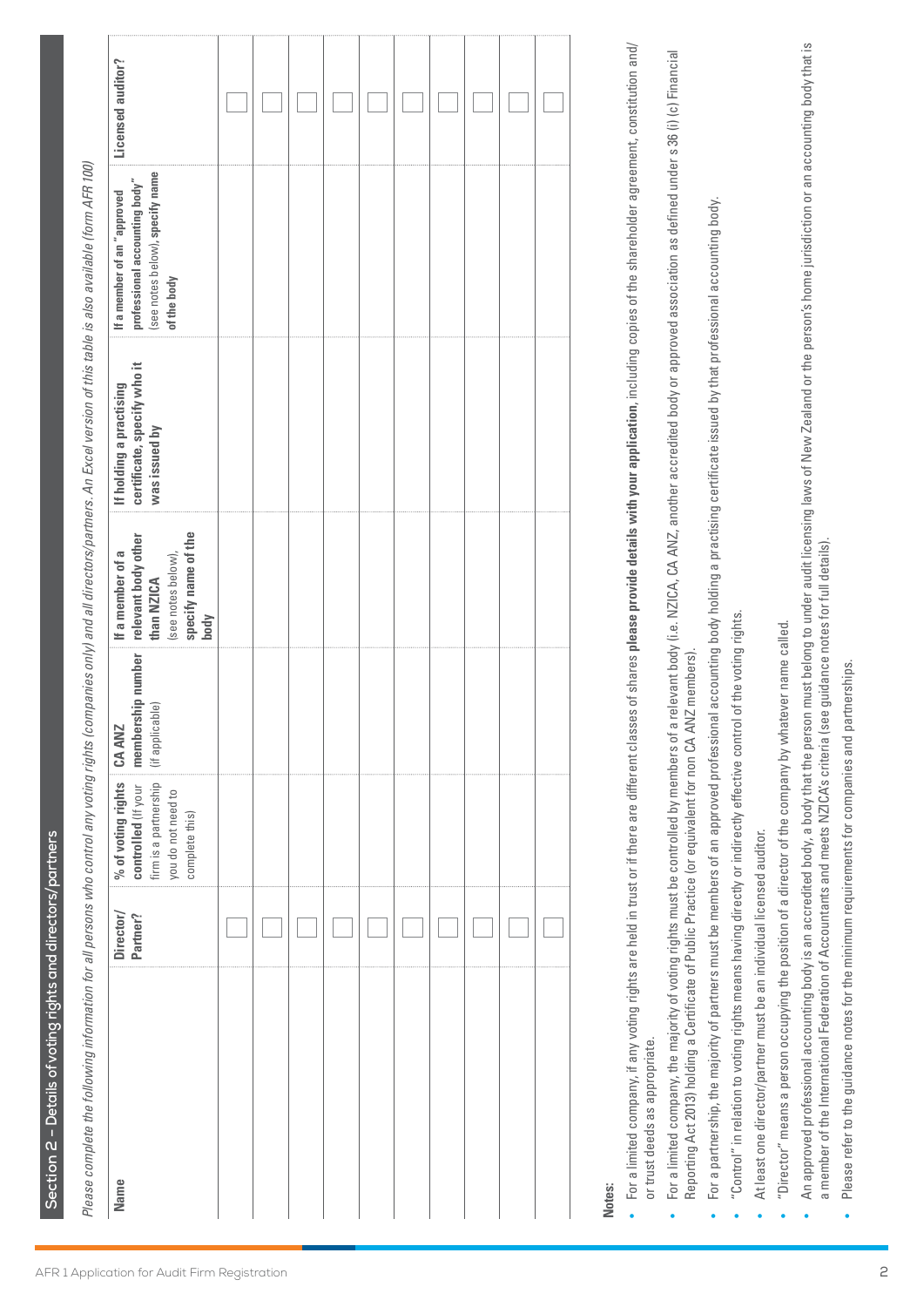## **Section 3 - Other licensed auditors**

If the firm has any other licensed auditors who are not listed in Section 2, for example employees or contractors, please provide details below:

| <b>Name</b> | <b>CA ANZ membership number</b><br>(if applicable) |
|-------------|----------------------------------------------------|
|             |                                                    |
|             |                                                    |
|             |                                                    |
|             |                                                    |
|             |                                                    |
|             |                                                    |

### **Section 4 - Fit and proper person (refer** note 3 **of guide)**

**Yes,** I have attached an AL100 – Fit and Proper Person form from each partner/director of the firm.

### **Section 5 – Systems and processes for ensuring high quality audits (refer** note 4 **of guide)**

Does your audit firm have systems, policies and processes which comply with the requirements of the Professional and Ethical Standards as issued by the XRB?

Yes **No interest in the If 'No'** please provide details below:

Does your audit firm have systems, policies and procedures which are necessary to ensure compliance with the requirements of New Zealand auditing and assurance standards relating to FMC audits?

| n |
|---|
|   |

 $\log$   $\log$  No If **'No**' please provide details below:

Does your audit firm ensure key decisions and judgements involved in an FMC audit are always subject to engagement quality control review by another licensed auditor in a timely manner?

Yes | | No If 'No' please provide details below:

Yes, I have attached our firm's Quality Control Manual, which shows how the firm meets the requirements.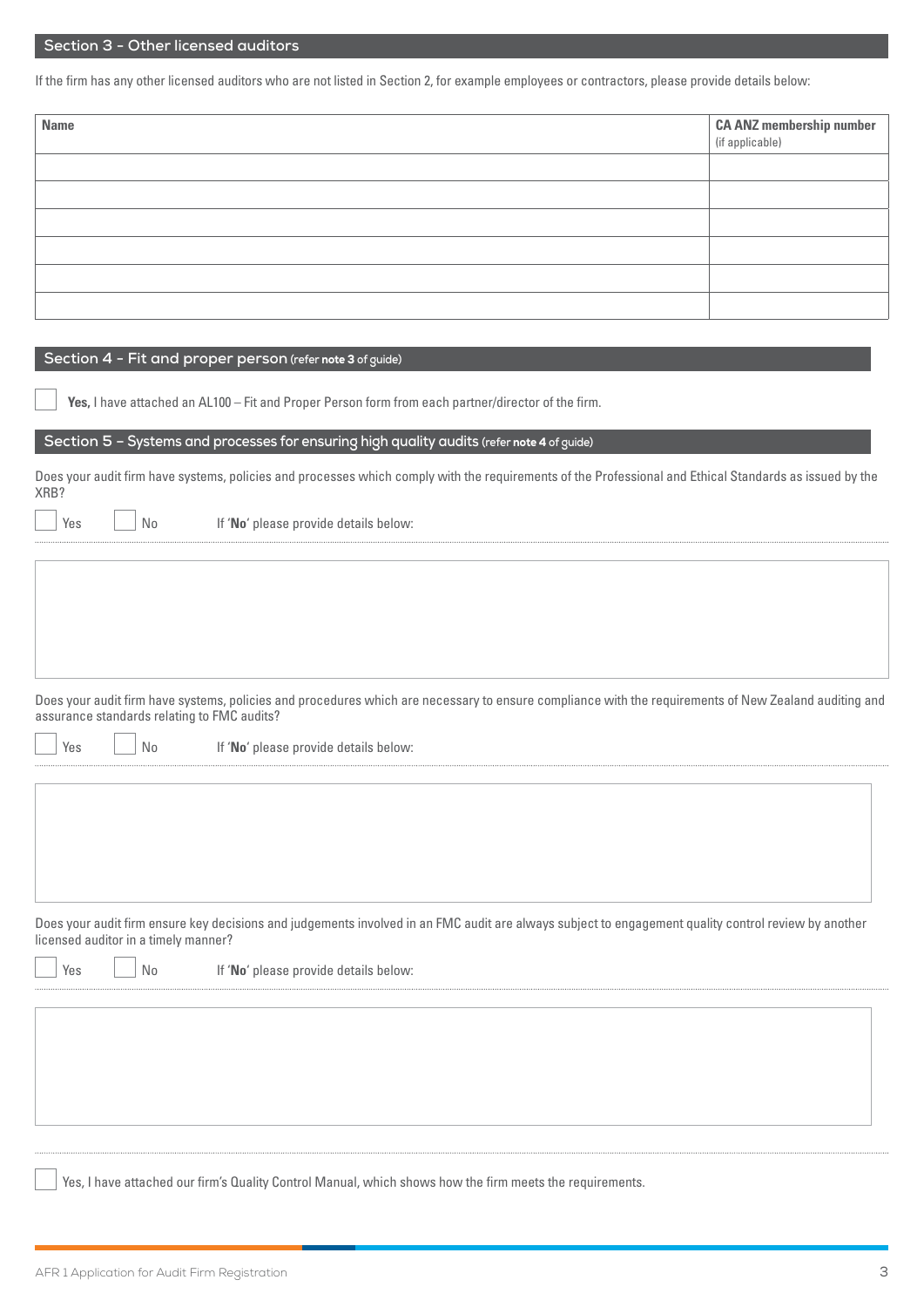### **Section 6 – Professional indemnity insurance (refer** note 3 **of guide)**

**Yes**, I confirm that the company has, and will at all times hold, professional indemnity insurance that can reasonably be regarded as adequate and appropriate for the scale and nature of the business of the company (see guidance notes).

I have attached details of our firm's most recent policy schedule confirming the firm has appropriate professional indemnity insurance cover.

## **Section 7 – Declaration**

- 1. I am authorised to complete this application on behalf of the named firm, and the parties named in the application and confirm that the details in the application are true and correct.
- 2. I authorise the New Zealand Institute of Chartered Accountants to lawfully obtain at any time, from any person or entity, any information about myself or the firm that it considers necessary or desirable to obtain in order to process this application, and I authorise any such person or entity to release this information to the New Zealand Institute of Chartered Accountants. I confirm that I have obtained such an authorisation from all other parties named in the application and that I have the authority to give the authorisation on behalf of the company.
- 3. I acknowledge that NZICA will provide information about the firm, including the firm's name, business address, email address, website address, country state or territory of head office, date of registration, names of all partners, directors and employees who are licensed auditors, any conditions on the registration and any other prescribed information to the Registrar of Companies for inclusion on the public register maintained in accordance with Section 38 of the Auditor Regulation Act 2011.

### **Privacy Collection Statement**

New Zealand Institute of Chartered Accountants (NZICA or we) is a body corporate established under the New Zealand Institute of Chartered Accountants Act 1996 (NZ). NZICA collects, holds, uses and discloses personal information (as defined in applicable legislation) about you in accordance with the privacy policy of Chartered Accountants Australia and New Zealand (CA ANZ) available at http://www. charteredaccountants.com.au/privacy (CA ANZ Privacy Policy).

Some of the personal information we collect comprises 'sensitive information' (as defined in applicable legislation) including information relating to membership of a trade or professional association or union, criminal records, health or other sensitive information to the extent that it is reasonably necessary for one or more of the functions or activities of NZICA.

NZICA collects your personal information to fulfil its statutory role in regulating the professional conduct of CA ANZ members resident in New Zealand. If you do not provide personal information, we may not be able to process your renewal of Auditor Licence.

NZICA and CA ANZ may disclose personal information to each other and each of our respective agents, contractors and service providers (such as where we outsource functions to third parties), to local and international professional bodies and other regulators and government and statutory bodies in New Zealand and Australia. We may also collect information about individuals from a third party (such as other professional bodies with which we have reciprocal arrangements). It is likely that personal information will be disclosed to overseas recipients as provided in the CA ANZ Privacy Policy.

The CA ANZ Privacy Policy also sets out how you can seek to access and correct your personal information or raise a privacy concern or complaint and how it will be dealt with as well as details about the disclosure of your personal information to entities overseas.

CA ANZ is formed in Australia. Our members are not liable for our debts and liabilities.

### **I have read, understood and agree to and consent to the CA ANZ Privacy Policy and the Privacy Collection Statement above.**

|           | $\overline{\phantom{a}}$<br>ull name |  |  |
|-----------|--------------------------------------|--|--|
| Signature | Date                                 |  |  |

### **ADDITIONAL PROVISIONS FOR EU DATA SUBJECTS**

The following additional provisions apply to you if the (EU) 2016/679 General Data Protection Regulation (**GDPR**) applies to you. GDPR will apply to you if you are or become a resident of the member states of the EU, Norway, Iceland and Liechtenstein (**EU data subjects**).

**Lawful grounds:** Under the GDPR, we are permitted to process your information for the purposes described above, by relying on one or more of the following lawful grounds: (a) you have explicitly agreed that we may process your information for a specific reason; (b) the processing is necessary to perform the agreement we have with you or to take steps to enter into an agreement with you; (c) the processing is necessary for us to comply with our legal obligation; or (d) the processing is necessary for our legitimate interests, which include: (i) to protect our business interests; (ii) to ensure that complaints, including complaints about member conduct, are appropriately investigated; (iii) to evaluate, develop or improve our products and services; or (iv) to keep our members informed of relevant products and services, unless you indicate that you do not wish us to do so. We generally rely on your specific consent to process special categories of personal data (i.e., 'sensitive information'). However, in some cases (for example, relating to an alleged offence), we may need to use some of that information to comply with our legal obligations.

**Withdrawing your consent:** Where you have consented to our processing of your information (including special categories of personal data), you may withdraw your consent at any time. To do so, contact us using the details set out in our Privacy Policy. In some cases we may lawfully continue to process your information even after you withdraw your consent, by relying on the legal bases described above. Other important information such as transferring your personal data outside the European Economic Area information, your specific GDPR rights over your personal data and how and when we retain and destroy your personal data is explained in our Privacy Policy.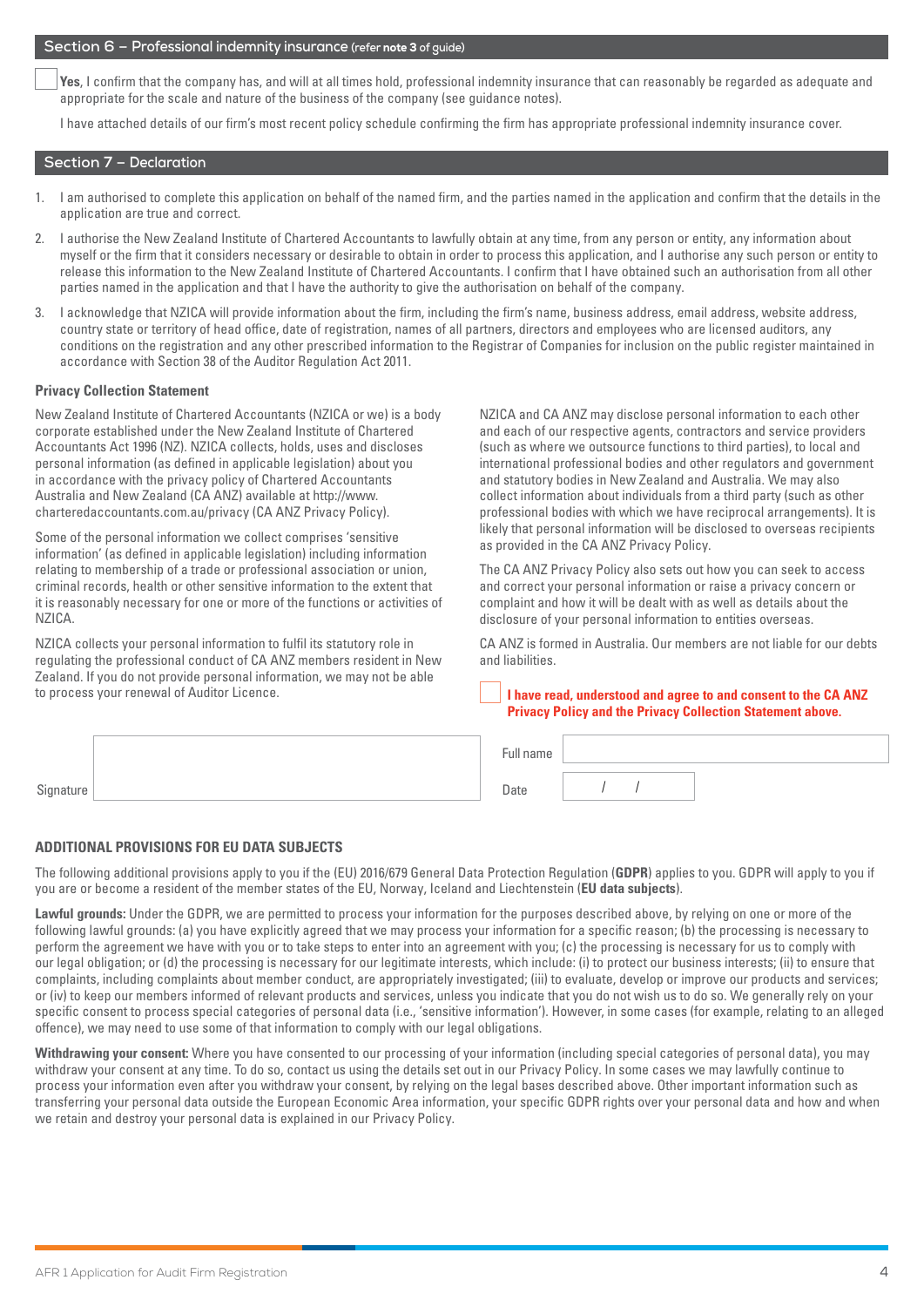### **FEES PAYABLE**

The fee for this application is \$1,385. This includes the Registrar of Companies fee of \$350. The Registrar's fees of \$350 is refundable if we do not register your firm. The balance of the fee is to cover our work in assessing your application and is not refundable.

| <b>Total amount payable</b> | 1,385 |
|-----------------------------|-------|
|                             |       |

## **PAYMENT METHOD**

PAY BY **DIRECT CREDIT**

Electronic Payments can be made to our

Westpac account: **03-0566-0222278-003** 

SWIFT code: **WPACNZ2W** (for overseas transfers)

Please include your name and code '**AUDITLIC**' in your reference.

| PAY BY             |               |            |      |  |
|--------------------|---------------|------------|------|--|
| Amex               | <b>Diners</b> | Mastercard | Visa |  |
| Card no.           |               |            |      |  |
| Expiry date        |               |            |      |  |
| Cardholder<br>name |               |            |      |  |
|                    |               |            |      |  |
| Cardholder         |               |            |      |  |

signature

## **Section 9 – Checklist**

- 1. Completed **all** sections, and **signed** the declaration **Yes**
- 2. Completed payment details **Yes**

### **Attached the following:** (if applicable)

- 3. Form AL100 Fit and Proper Person (for each of your firm's partners and directors) **Yes**
- 4. Excel version of AFR100 if applicable **Yes**
- 5. Further information about voting rights or share classes of a limited company if required (see section 2) **Yes**
- 6. A declaration from a qualified solicitor that your firm is a partnership or a copy of current partnership deed (partnership only) **Yes**
- 7. Information setting out how your firm has systems and processes in place for ensuring high quality audits **Yes**
- 8. A copy of your firm's relevant policies and procedures relating to your firm's quality control systems **Yes**
- 9. A copy of your firm's relevant policies and procedures relating to your firm's quality control systems **Yes**

### **Section 10 – Submitting your application**

### **HOW TO APPLY FOR A REGISTRATION**

You must complete the NZICA application form and forward all the relevant information, including fees, to NZICA for consideration to:

*email* **regulation.nzica@charteredaccountantsanz.com**

## **OR**

*post*

NZ Regulation Chartered Accountants ANZ PO Box 11342 Wellington 6142

## **ANY QUESTIONS**

If you have any questions you can contact the NZ Regulation team at:

*email* **regulation.nzica@charteredaccountantsanz.com**

*phone* Customer Support on **0800 469 422**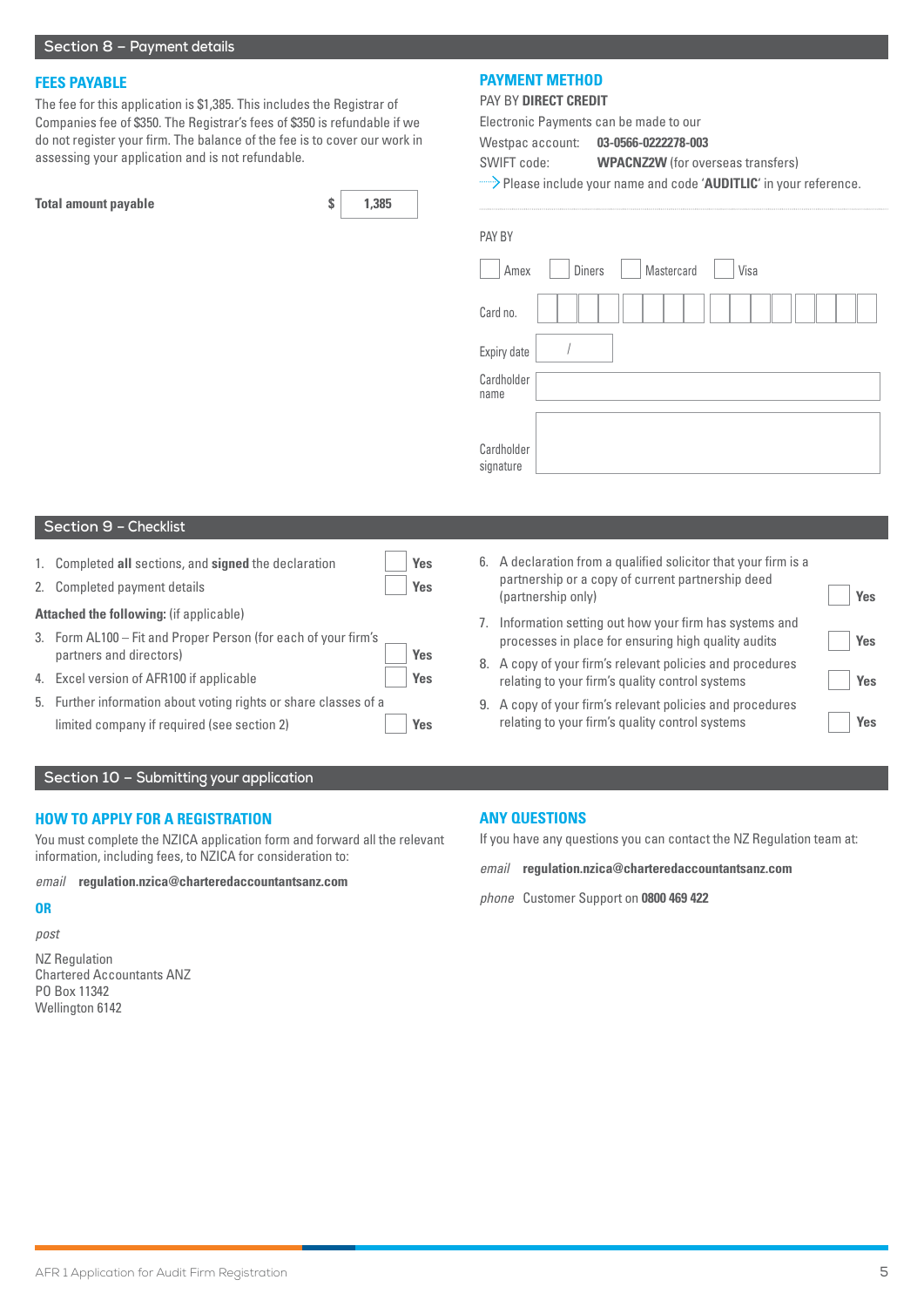## Application for Audit Firm Registration **Guide to the form**

## **DOES MY AUDIT FIRM NEED TO REGISTER?**

If your firm undertakes an FMC audit with a balance date after 30 June 2012 then your firm must be registered. The firm must also ensure that for each FMC audit:

- The engagement partner/director holds a licence
- The individual who carries out the engagement quality control review (EQCR) of key decisions and judgements also holds a licence.

## **DEFINITIONS**

FMC Audits (formerly issuer audit)

(Section 6 of the Auditor Regulation Act 2011 (ARA))

- (a) Means the audit of
	- (i) The financial statements or group financial statements of an FMC reporting entity that are prepared under the Financial Markets Conduct Act 2013; or
	- (ii) The financial statements of a scheme or a fund prepared under section 461A of the Financial Markets Conduct Act 2013; or
	- (iii) The financial statements referred to in section 461B of the Financial Markets Conduct Act 2013; and
- (b) Includes any audit or review required to be carried out under the regulations made, or exemptions granted, under the Financial Markets Conduct Act 2013 or the Securities Act 1978 by a qualified auditor (within the meaning of either of those Acts); and
- (c) Includes any audit of the financial statements or group financial statements prepared under the Financial Reporting Act 1993 in accordance with section 55 of the Financial Reporting Act 2013; and
- (d) Includes any issuer audit (as defined in this Act before the commencement of this paragraph); but
- (e) Does not include any audit carried out under the Public Audit Act 2001 (whether the Auditor-general or any other person is acting as the auditor).

It only includes New Zealand issuers and does not include overseas issuers who may issue securities.

Note: Section 55 of the Financial Reporting Act 2013 includes transitional provisions that capture issuers defined under the Financial Reporting Act 1993. Such issuers do not become FMC reporting entities until after their "effective date" (see clauses 17 and 19 of Schedule 4 of the Financial Markets Conduct Act 2013) but they are nevertheless FMC audits.

Note: An audit of a retirement village operator ceased to be an FMC audit for periods commencing 1 April 2014 onwards, unless the operator is an issuer for some other reason (for example a listed company) (section 55(1) (b)(i) of the Financial Reporting Act 2013).

## FMC reporting entity (formerly issuer)

- 1. Has the same meaning as in sections 6(1) and 451 of the Financial Markets Conduct Act 2013 which is:
	- (a) Every person who is an issuer of a regulated product (but see section 452):
	- (b) Every person who holds a licence under Part 6 (other than an independent trustee of a restricted scheme);
	- (c) Every licensed supervisor;
- (d) Every listed issuer (but see section 351(1)(ab));
- (e) Every operator of a licensed market (other than a market licensed under section 317 (overseas-regulated markets));
- (f) every recipient of money from a conduit issuer (see section 453);
- (g) every registered bank:
- (h) every licensed insurer:
- (i) every credit union:
- (j) every building society:
- (k) every person that is an FMC reporting entity under clause 27A of Schedule

And, in accordance with section 6 of the ARA:

- 2. Includes a person to which section 55 of the Financial ReportingAct 2013 applies
- 3. Includes any issuer before the commencement of this paragraph.

## Accredited body

As defined in Section 6 of the ARA. Currently NZICA and CPA Australia.

## Approved association

As defined in Section 5 of the Financial Reporting Act 2013.

## Approved professional accounting body

As defined in the FMA prescribed minimum standards. An accredited body, or an overseas auditor licensing body or another accounting related body that is a member of IFAC and meets NZICA's criteria.

### Relevant body

NZICA, another accredited body or an approved association (Regulation 5A of the Auditor Regulations 2012).

## **REGISTRATION PROCESS**

If NZICA considers your firm meets the registration requirements then NZICA will authorise the Registrar of Companies to register your audit firm on the register of licensed auditors and registered audit firms.

#### Note 1 – Firm information

Please provide all current information requested. If your application is approved we will provide this information to the Companies office for inclusion on the public register.

### Note 2 – Details of Voting rights and Directors/Partners

Please complete the details for each director/partner and holder of voting rights (if applicable). Details of voting rights are only required if the firm is a company.

We will check these details against Companies office records and consider whether they meet the requirements. We may need to contact you to clarify the position where the information is not clear.

At least one of the directors/partners in your firm must be a licensed auditor under the ARA.

Partnerships

• A majority (i.e. greater than 50%) of your firm's partners must be members of an approved professional accounting body and hold a practicing certificate; and